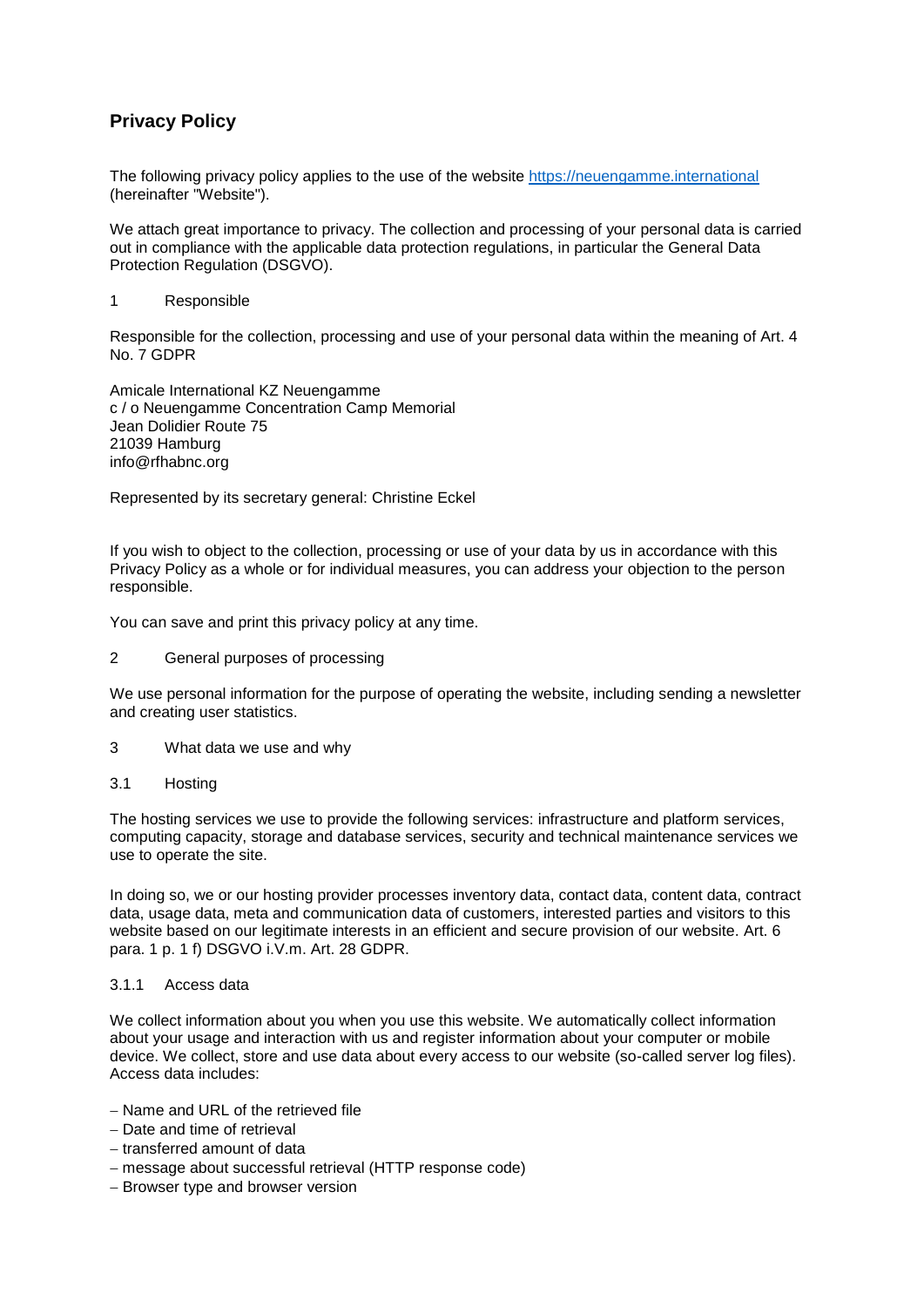− operating system

- − Referer URL (i.e. the previously visited page)
- − Websites accessed by the user's system through our website
- − Internet service provider of the user
- − IP address and the requesting provider

We use this log data without assignment to you or other profiling for statistical evaluations for the purpose of operation, security and optimization of our website, but also for the anonymous recording of the number of visitors to our website (traffic) and the extent and nature of Use of our website and services, as well as for billing purposes, to measure the number of clicks received from cooperation partners. Based on this information, we can provide personalized and location-based content, analyze traffic, troubleshoot and improve our services.

This is also our legitimate interest in accordance with Article 6 paragraph 1 p. 1 f) GDPR.

We reserve the right to retrospectively review the log data if, on the basis of concrete evidence, there is a legitimate suspicion of unlawful use. We store IP addresses in the logfiles for a limited period of time, if this is necessary for security purposes or for the provision of services or the billing of a service, eg. Eg if you use one of our offers. After termination of the order process or after receipt of payment, we will delete the IP address if it is no longer required for security purposes. We store IP addresses even if we have a specific suspicion of a crime in connection with the use of our website. In addition, as part of your account, we save the date of your last visit (for example, when registering, logging in, clicking links, etc.). 1.1 cookies

We use so-called session cookies to optimize our website. A session cookie is a small text file that is sent by the respective servers when visiting a website and stored on your hard disk. As such, this file contains a so-called session ID, with which various requests from your browser can be assigned to the shared session. This will allow your computer to be recognized when you return to our website. These cookies are deleted after you close your browser. They serve z. For example, you can use the shopping cart feature across multiple pages.

We also use a small amount of persistent cookies (also small text files stored on your device) that remain on your device and allow us to recognize your browser the next time you visit it. These cookies are stored on your hard drive and delete themselves after the given time. Their lifespan is 1 month to 10 years. This will enable us to present our offer in a more user-friendly, effective and secure way, and to show you, for example, information tailored to your interests on the page.

Our legitimate interest in the use of cookies in accordance with Article 6 para. 1 sentence 1 f) of the DSGVO is to make our website more user-friendly, effective and secure.

The cookies store about the following data and information:

- log-in information
- Language settings
- entered search terms
- Information about the number of visits to our website and use of individual features of our website.

If the cookie is activated, it will be assigned an identification number and no assignment of your personal data to this identification number will be made. Your name, IP address or similar data that would allow the cookie to be associated with you will not be included in the cookie. Based on the cookie technology, we only receive pseudonymous information, for example, which pages of our shop were visited, which products were viewed, etc.

You can set your browser so that you are informed in advance about the setting of cookies and can decide on a case-by-case basis whether you exclude the acceptance of cookies for specific cases or in general, or that cookies are completely prevented. This may limit the functionality of the website.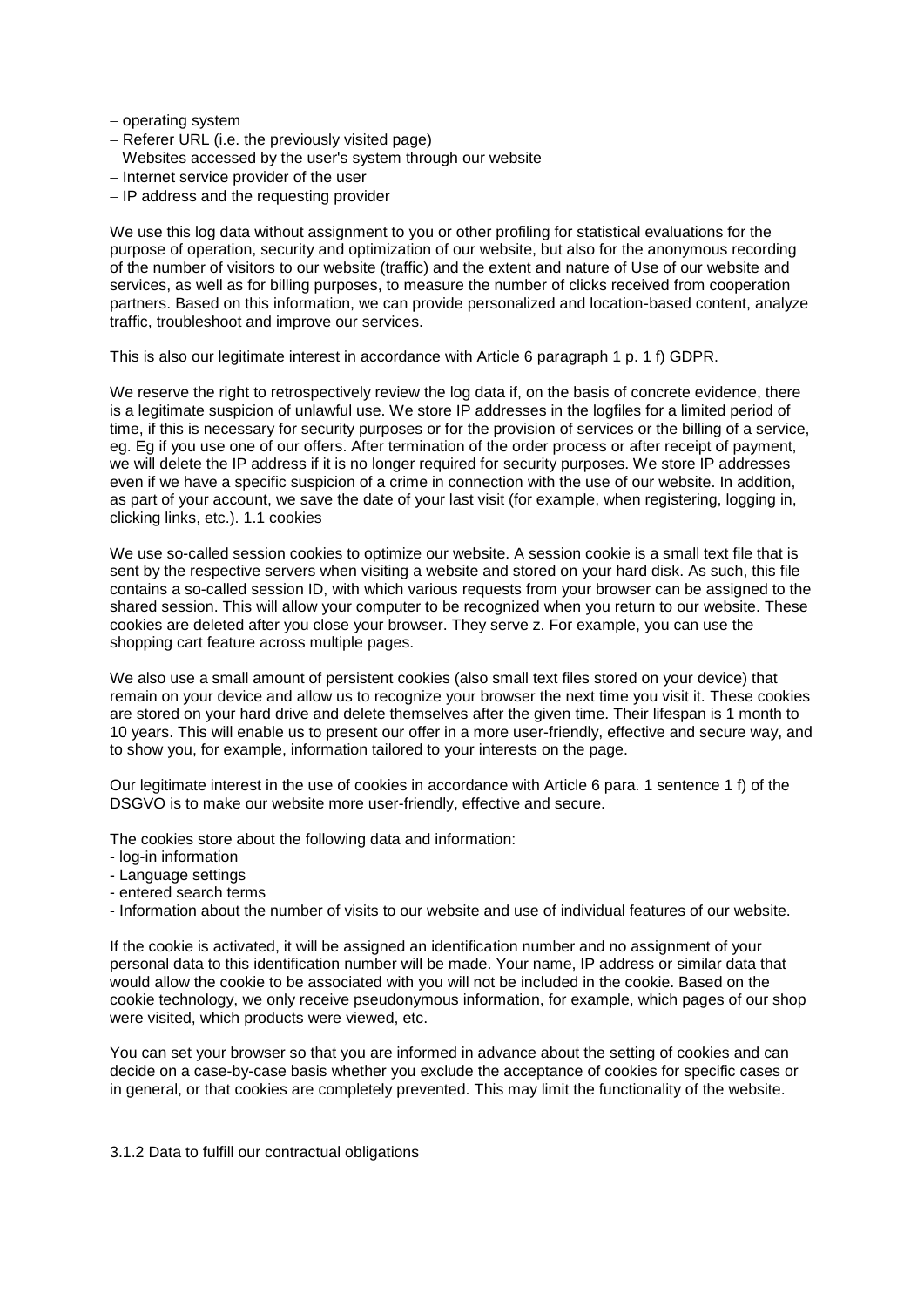We process personal data that we need to fulfill our contractual obligations, e.g. Name, address and email address.

The deletion of the data takes place after expiry of the warranty periods and legal retention periods. Any data associated with a user account (see below) will in any case be retained for the time this account is maintained.

The legal basis for the processing of this data is Art. 6 (1) sentence 1 b) GDPR, because this data is needed so that we can fulfill our contractual obligations to you.

#### 3.1.4 Newsletter and Provider CleverReach

To subscribe to the newsletter of the Young Committee you will need to provide the data requested in the registration process. The registration for the newsletter will be logged. After subscribing, you will receive a message on the specified email address requesting confirmation of your registration ("Double Opt-in"). This is necessary so that third parties cannot register your email address. You can always revoke your consent to receive the newsletter and thus unsubscribe from the newsletter.

To send the newsletter, we use **CleverReach GmbH & Co. KG,** Mühlenstr. 43,26180 Rastede,Deutschland.

We save the registration details as long as they are needed for sending the newsletter. The logging of the application and the shipping address are stored as long as there was an interest in the proof of the originally given consent, as a rule, these are the limitation periods for civil claims, thus a maximum of three years.

The e-mail addresses of our newsletter recipients, as well as their other data described in the context of these notes, are also stored on the servers of CleverReach in Europe. CleverReach uses this information to send and evaluate the newsletters on our behalf. Furthermore, CleverReach may use this information for the purpose of optimizing or improving its own services. CleverReach will not use your information to contact you or share your information with third parties. More information on how to handle your data can be found on the CleverReach website (https://www.cleverreach.com/en/privacypolicy/)

#### 3.1.4.1 Login Information

To subscribe to the newsletter, it is sufficient to enter your e-mail address. Further details are voluntary and serve to personalize the newsletter.

Legal basis for sending the newsletter is your consent acc. Art. 6 (1) sentence 1 a) in conjunction with Art. 7 DSGVO in conjunction with § 7 (2) no. 3 UWG. Legal basis for logging the application is our legitimate interest in proving that the shipment was made with your consent.

You can cancel the registration at any time, without incurring any costs other than the transmission costs according to the basic rates. A textual message to the contact details referred to in point 1 (eg email, fax, letter) is sufficient. Of course, you will also find in every newsletter an unsubscribe link. At the same time, your consent to sending it via Clever Reach and the statistical analyzes expire. A separate revocation of the dispatch via MailChimp or the statistical evaluation is unfortunately not possible.

Source: Sören Siebert (legal notice generator of erecht24)

We have signed a contract with CleverReach to ensure the protection of your privacy while using CleverReach.

#### 3.1.4.2 Online call and data management

In some circumstances, we will redirect you to the CleverReach site - for example, the newsletter has a link in case of display problems. You also have the opportunity to change your user data online. If you want to read the privacy policy of MailChimp, this can only be done online.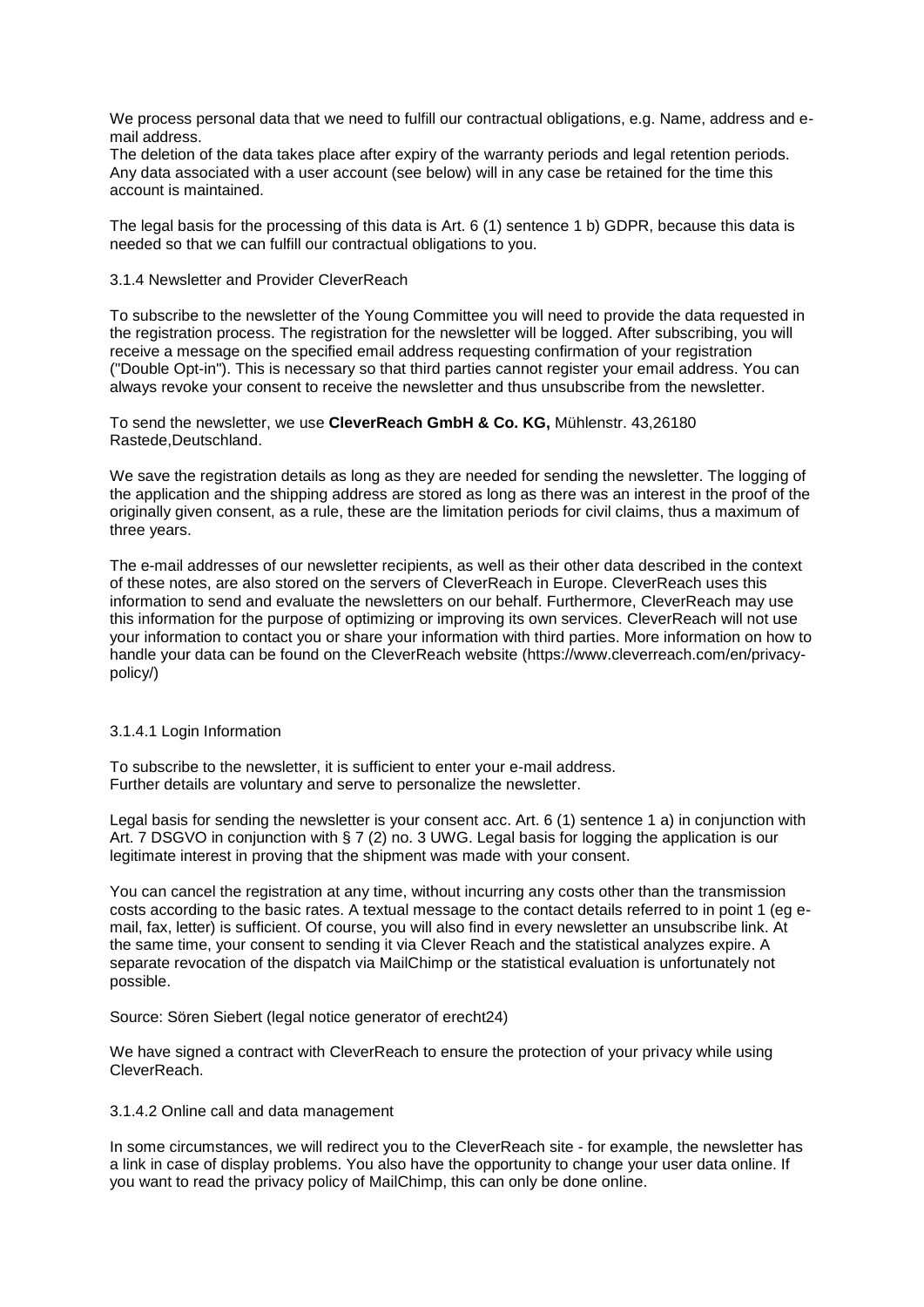We have no control over the collection of data when visiting the CleverReach website. Cookies are used on the website. The personal data collected with it can be shared with service providers such as Google Analytics. For more information, see the privacy policy of CleverReach. However, you have the option to object to the data collection.

Here are two related links for the European area: http://www.aboutads.info/choices/ and http://www.youronlinechoices.com/.

#### 3.1.5 E-Mail contact

When you contact us (e.g. via contact form or e-mail), we process your details for the processing of the request as well as for the case that follow-up questions arise. If the data processing takes place for the execution of pre-contractual measures, which take place upon your request, or, if you are already our customer, for the execution of the contract, the legal basis for this data processing is Art. 6 para. 1 p. 1 b) GDPR.

We process further personal data only if you consent to it (Article 6 (1) sentence 1 a) GDPR) or we have a legitimate interest in the processing of your data (Article 6 (1) sentence 1 f) GDPR), A legitimate interest lies z. For example, responding to your email.

## 3 Storage

Unless specifically stated, we store personal data only as long as necessary to fulfill the purposes pursued.

In some cases, the legislator provides for the retention of personal data, for example in tax or commercial law. In these cases, the data will be stored by us only for these legal purposes, but not otherwise processed and deleted after expiration of the statutory retention period.

## 4 Your rights as data controller

Under applicable law, you have various rights to your personal information. If you would like to assert these rights, please send your request by e-mail or by post with a clear identification of your person to the address specified in section 1.

Below is an overview of your rights.

4.1 Right to confirmation and information

You have the right to clear information about the processing of your personal data.

In detail:

You have the right at any time to obtain confirmation from us as to whether personal data relating to you is being processed. If this is the case, you have the right to ask us for free information about your personal data stored together with a copy of this data. Furthermore, there is a right to the following information:

1. the processing purposes;

2. the categories of personal data being processed;

3. the recipients or categories of recipients to whom the personal data have been disclosed or are still being disclosed, in particular to recipients in third countries or to international organizations;

4. if possible, the planned duration for which the personal data are stored or, if this is not possible, the criteria for determining that duration;

5. the right of rectification or erasure of personal data concerning you or restriction of processing by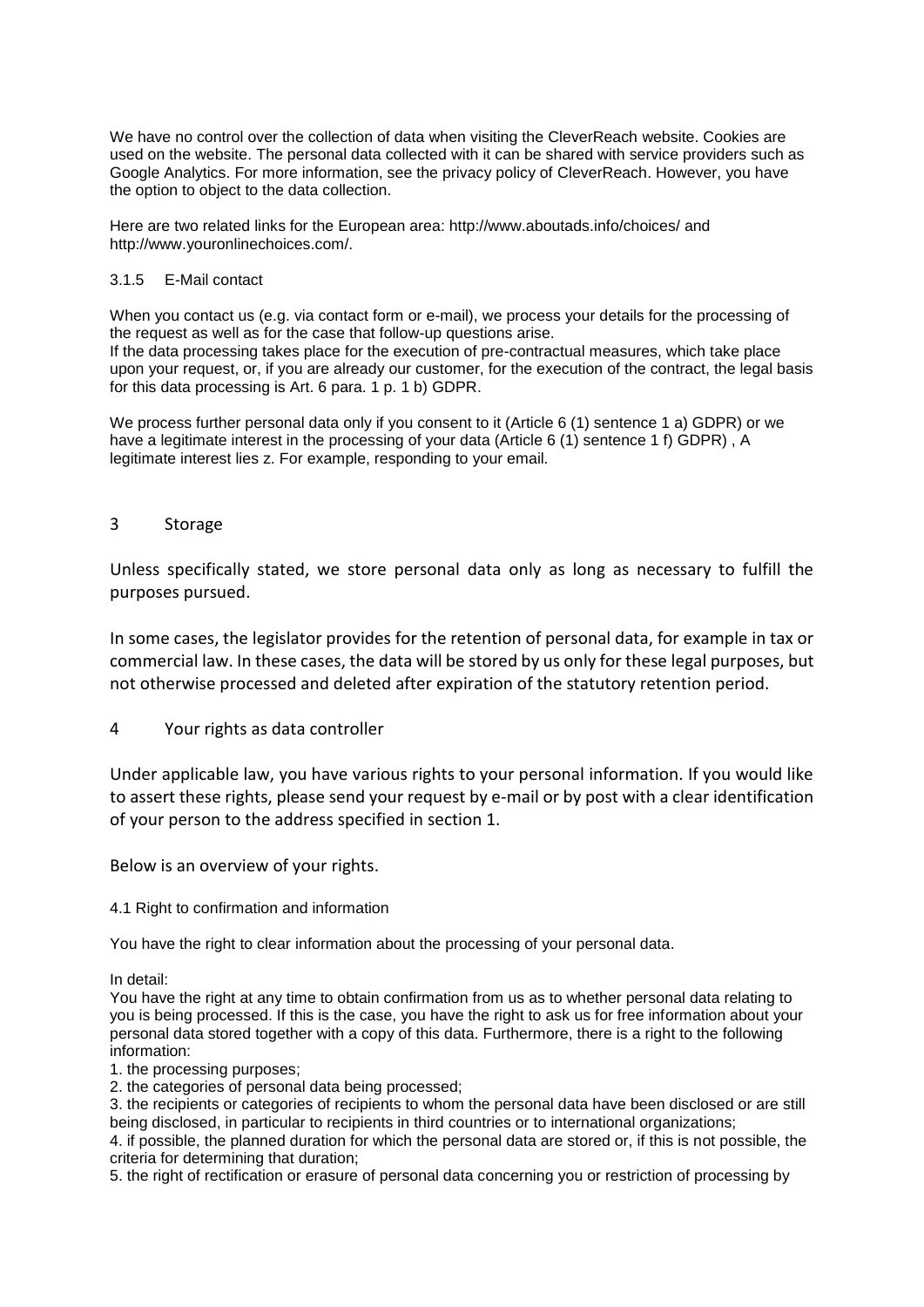the controller or a right to object to such processing;

6. the existence of a right of appeal to a supervisory authority;

7. if the personal data is not collected from you, all available information about the source of the data; 8. the existence of automated decision-making including profiling in accordance with Art. 22 (1) and (4) GDPR and - at least in these cases - meaningful information about the logic involved, as well as the implications and intended effects of such processing for you.

If personal data are transmitted to a third country or to an international organization, you have the right to be informed about the appropriate guarantees under Art. 46 GDPR in connection with the transfer.

## 4.2 Right to rectification

You have the right to demand that we correct and, if necessary, complete your personal data.

In detail:

You have the right to demand immediate correction of incorrect personal data concerning you. Taking into account the purposes of processing, you have the right to request the completion of incomplete personal data, including by means of a supplementary statement. Recht auf Datenübertragbarkeit

## 4.3 Right to be deleted ("Right to be forgotten")

In a number of cases, we are required to delete your personal information.

In detail:

According to Art. 17 (1) GDPR, you have the right to ask us to delete your personal data without delay and we are obliged to delete your personal data immediately if one of the following reasons applies: 1. The personal data are no longer necessary for the purposes for which they were collected or otherwise processed.

2. They revoke their consent on which the processing was based in accordance with Article 6 (1) sentence 1 a) GDPR or Article 9 (2) (a) GDPR and there is no other legal basis for the processing. 3. In accordance with Art. 21 para. 1 DSGVO, you object to the processing and there are no prior justifiable reasons for the processing, or you object to the processing according to Art. 21 (2) GDPR. 4. The personal data were processed unlawfully.

5. The deletion of personal data is required to fulfill a legal obligation under Union or national law to which we are subject.

6. The personal data were collected in relation to information society services offered pursuant to Art. 8 (1) GDPR.

If we have made the personal data publicly available and if we are obliged to delete it in accordance with Art. 17 (1) GDPR, we shall take appropriate measures, including technical ones, for data controllers who are responsible for the personal data, taking into account the available technology and the implementation costs Process Data, informing you that you have requested deletion of any links to such personal information or copies or replications of such Personal Information.

4.4 Right to restriction of processing

In a number of cases, you may request that we restrict the processing of your personal information.

In detail:

You have the right to require us to restrict processing if any of the following conditions apply:

1. The accuracy of your personal information is contested by you for a period of time that allows us to verify the accuracy of your personal information.

2. the processing is unlawful and you have objected to the deletion of personal data and have instead requested the restriction of the use of personal data;

3. we no longer need your personal data for the purposes of processing, but you need the data to assert, exercise or defend your rights, or

4. You have objected to the processing according to Art. 21 (1) GDPR, as long as it is not certain that the justified reasons of our company outweigh yours.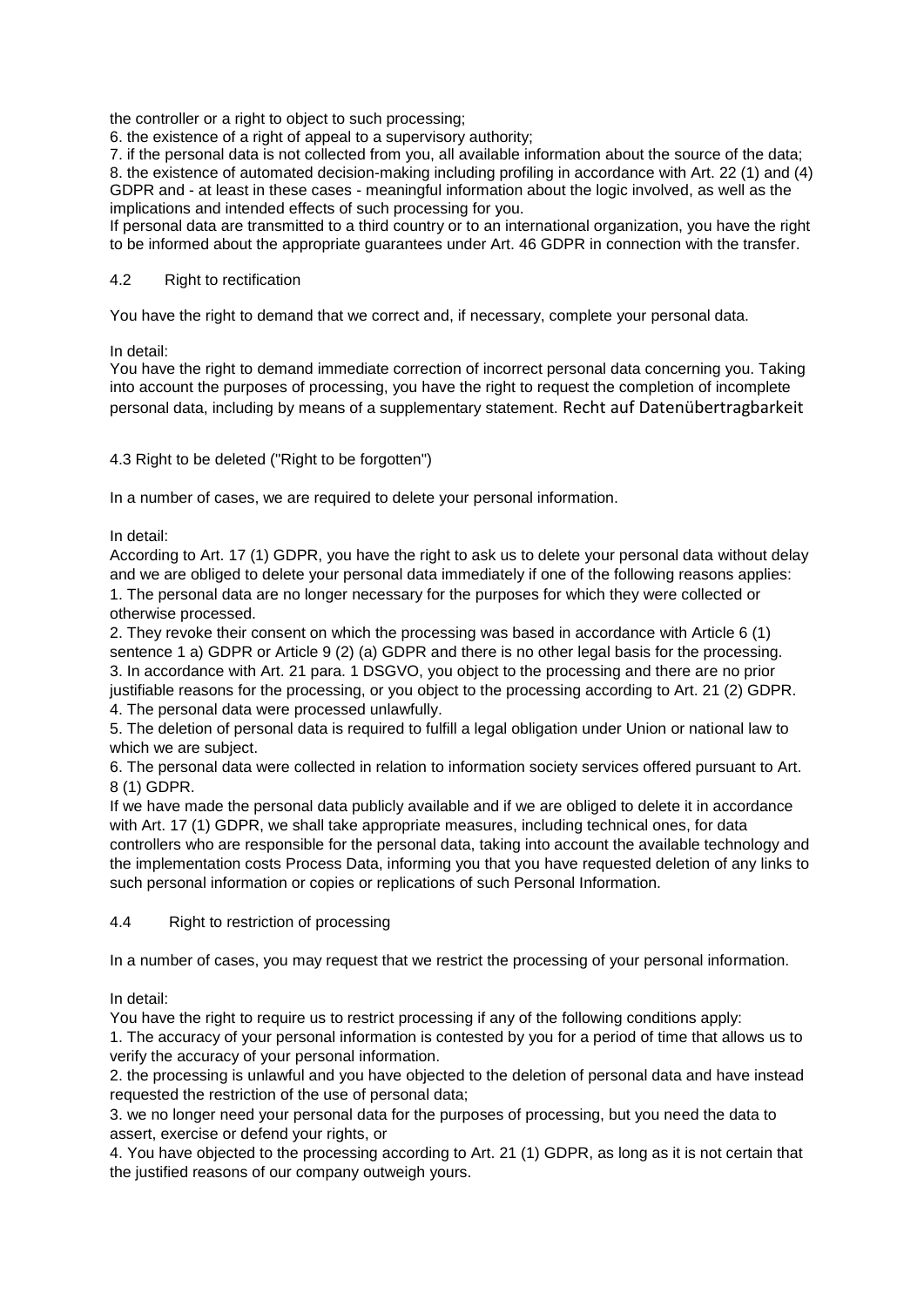You have the right to receive, transmit or transmit any personal data relating to you in a machinereadable manner.

In detail:

You have the right to receive the personal information you provide to us in a structured, common and machine-readable format, and you have the right to submit that information to another person without hindrance, provided that

1) a) GDPR or Article 9 (2) (a) GDPR or a contract pursuant to Article 6 (1) (b) of the GDPR; and 1. the processing is based on a consent pursuant to Art. 6 para

2. the processing is done using automated procedures.

In exercising your right to data portability in accordance with paragraph 1, you have the right to obtain that the personal data are transmitted directly by us to another person responsible, as far as this is technically feasible.

## 4.5 Right to Objection to Processing of Personal data

You have the right to object to the lawful processing of your personal data by us if this is based on your particular situation and if our interests in processing do not prevail.

In detail:

You have the right to object at any time to the processing of personal data concerning you pursuant to Article 6 (1) sentence 1 (e) or (f) GDPR for reasons arising from your particular situation; this also applies to profiling based on these provisions. We no longer process personal information, unless we can demonstrate compelling legitimate grounds for processing that outweigh your interests, rights and freedoms, or the processing is for the purposes of asserting, exercising or defending legal claims. If personal data are processed by us in order to operate direct mail, you have the right to object at any time to the processing of personal data concerning you for the purpose of such advertising; this also applies to profiling insofar as it is associated with such direct mail.

You have the right, for reasons arising from your particular situation, to object to the processing of personal data concerning you for scientific or historical research purposes or for statistical purposes under Article 89 (1) of the GDPR Unless the processing is necessary to fulfill a public interest task.

## 4.6 Automated decisions including profiling

You have the right not to be subjected to a decision based solely on automated processing - including profiling - that will have legal effect or similarly affect you in a similar manner. There is no automated decision-making based on personal data collected.

4.7 Right to revoke a data protection consent

You have the right to revoke your consent to the processing of personal data at any time.

## 4.8 Right to complain to a supervisory authority

You have the right to complain to a supervisory authority, in particular in the Member State of your place of residence, your place of work or the place of the alleged infringement, if you believe that the processing of your personal data is unlawful.

## 5 Data Security

We make every effort to ensure the security of your data within the framework of applicable data protection laws and technical possibilities.

Your personal data will be transmitted encrypted with us. This applies to your orders and also to the customer login. We use the SSL (Secure Socket Layer) coding system, but point out that data transmission over the Internet (for example, when communicating by e-mail) may have security